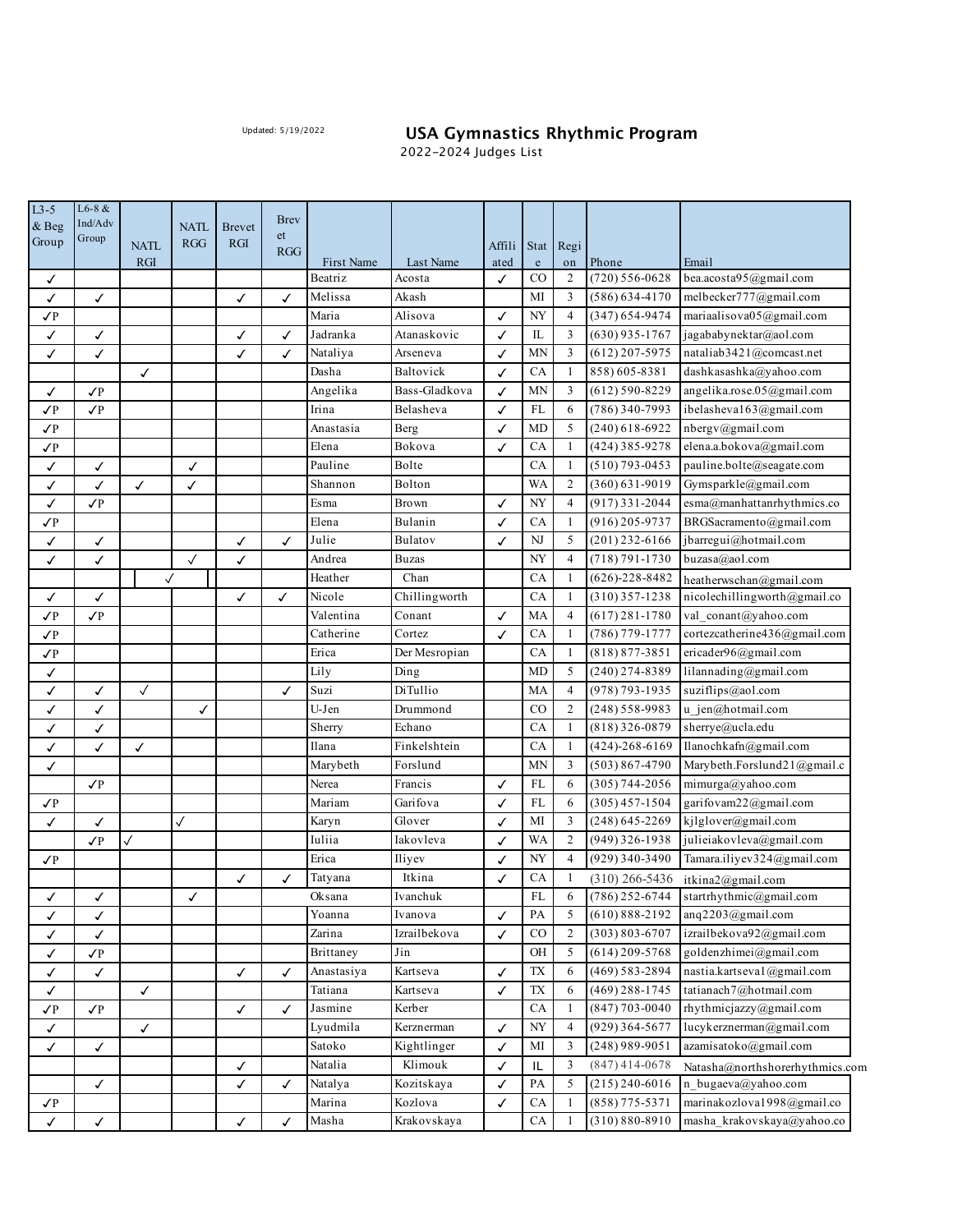| $\sqrt{P}$ |            |   |  | Katherine          | Krapivnaya | GA |  | verykatherine 17@gmail.com                    |
|------------|------------|---|--|--------------------|------------|----|--|-----------------------------------------------|
| $\sqrt{P}$ | $\sqrt{P}$ |   |  | Alina              | Kuyevda    | CA |  | $(626)$ 215-6118 alina.journ7@gmail.com       |
|            |            |   |  | Olga               | Kutuzova   | MD |  | $(240)$ 994-0066 capital stars.olga@gmail.com |
| $\sqrt{P}$ |            |   |  | Mariafernanda Lara |            | FL |  | $(941)$ 405-2137 mafer706@hotmail.com         |
|            |            |   |  | Rebecca            | Lavender   | FL |  | $(904)$ 392-1345 rebeccamlavender@yahoo.com   |
|            |            | D |  | Nataliya           | Linnyk     | FL |  | (786) 631-0000 linya2003@mail.ru              |

## Updated: 5/19/2022 **USA Gymnastics Rhythmic Program**

2022-2024 Judges List

| $L3-5$         | $L6-8 &$         |              |                   |               |               |            |                  |        |                          |                |                    |                              |
|----------------|------------------|--------------|-------------------|---------------|---------------|------------|------------------|--------|--------------------------|----------------|--------------------|------------------------------|
| & Beg          | Ind/Adv<br>Group |              | <b>NATL</b>       | <b>Brevet</b> | <b>Brevet</b> |            |                  |        |                          |                |                    |                              |
| Group          |                  | <b>NATL</b>  | <b>RGG</b>        | <b>RGI</b>    | <b>RGG</b>    |            |                  | Affili | Stat                     | Regi           |                    |                              |
|                |                  | RGI          |                   |               |               | First Name | Last Name        | ated   | $\mathbf e$              | on             | Phone              | Email                        |
| $\sqrt{P}$     |                  |              |                   |               |               | Anastasiya | Lobanov          | ✓      | FL                       | 6              |                    | la.876@yahoo.com             |
| ✓              | ✓                |              | $\checkmark$      | ✓             |               | Delaney    | Lonergan         |        | CA                       | -1             | $(310)$ 433-4659   | delaney.lonergan@gmail.com   |
| $\sqrt{P}$     |                  |              |                   |               |               | Shannon    | Lupian           | ✓      | <b>MN</b>                | 3              | $(612)$ 401-9918   | Shannonlupian@hotmail.com    |
| ✓              |                  |              |                   |               |               | Kateryna   | Luchko           | ✓      | PA                       | 5              | $(267)$ 393-6639   | katerynacoach@gmail.com      |
| $\sqrt{P}$     |                  |              |                   |               |               | Shannon    | Lupian           | ✓      | <b>MN</b>                | 3              | $(612)$ 401-9918   | Shannonlupian@hotmail.com    |
| $\sqrt{P}$     | $\sqrt{P}$       |              |                   |               |               | Ashleigh   | Machkovskaya     | ✓      | CA                       | 1              | $(609)$ 204-1388   | Ashleighmach@gmail.com       |
| ✓              | ✓                | $\checkmark$ | $\checkmark$      |               | $\checkmark$  | Natalia    | Makrushina       | ✓      | CA                       | 1              | $(415)$ 464-9150   | rhythmicacademyofmarin@yaho  |
| $\sqrt{P}$     | $\sqrt{P}$       | $\sqrt{P}$   |                   |               |               | Valentyna  | Markova          | ✓      | CA                       | $\mathbf{1}$   | $(408)$ 613-3751   | valya@dianasrhythmicclub.com |
| ✓              | ✓                |              |                   | ✓             |               | Tyana      | Marlowe          | ✓      | FL                       | 6              | $(813)$ 230-5424   | tampabayrhythmics@verizon.n  |
| $\sqrt{P}$     |                  |              |                   |               |               | Sedona     | Martin           | ✓      | PA                       | 5              | $(248)$ 943-6948   | sedonaaf@gmail.com           |
| ✓              |                  |              |                   |               |               | Kseniya    | Masterova        | ✓      | TX                       | 6              | $(773)$ 398-5435   | ksmasterova@gmail.com        |
| $\sqrt{P}$     |                  |              |                   |               |               | Gabriela   | Montano          | ✓      | FL                       | 6              | $(305)$ 733-0078   | gabamontano@yahoo.com        |
| $\sqrt{P}$     |                  |              |                   |               |               | Daria      | Mozolina         | ✓      | MD                       | 5              | $(240)$ 899-2466   | mozolinad@gmail.com          |
| $\sqrt{P}$     | $\sqrt{P}$       | $\sqrt{P}$   |                   |               |               | Veronica   | Navarro Blizzard | ✓      | CA                       | $\mathbf{1}$   | $(858)$ 231-8703   | veronavarro90@gmail.com      |
| ✓              | ✓                |              |                   | ✓             | ✓             | Shirin     | Nazari           | ✓      | GA                       | 6              | $(407)$ 607-1000   | shirin.rhythmic@gmail.com    |
| ✓              | ✓                |              |                   | ✓             | ✓             | Elena      | Nikolashkina     | ✓      | FL                       | 6              | $(305)$ 335-5466   | elena_nikolashkina@yahoo.co  |
| $\sqrt{P}$     |                  |              |                   |               |               | Danica     | Novotny          | ✓      | CA                       | 1              | $(408)$ 966-7023   | danicanovotny@gmail.com      |
|                | ✓                |              |                   |               |               | Ellen      | Nyemcsik         |        | NJ                       | 5              | $(201)$ 723-8509   | rgincorp@aol.com             |
|                |                  |              |                   |               | ✓             | Elizaveta  | Pletneva         | ✓      | NJ                       | 5              | $(862)485 - 8103$  | lizapletneva@yahoo.com       |
| $\sqrt{P}$     |                  |              |                   |               |               | Cindy      | Perez Leon       | ✓      | NY                       | $\overline{4}$ | $(914)$ 426-7914   | cjperezl@unal.edu.co         |
| ✓              | ✓                | ✓Р           |                   |               |               | Marina     | Poluektova       |        | IL                       | $\overline{3}$ | $(630)$ 386-5513   | mar13th@gmail.com            |
| ✓              | ✓                |              |                   |               |               | Maryna     | Popovych         | ✓      | TX                       | 6              | $(201) 673 - 2714$ | pumpurumpum007@gmail.com     |
| $\checkmark$ P |                  |              |                   |               |               | Elena      | Prakhye          | ✓      | MD                       | 5              | $(240)$ 676-3140   | eprakhye@gmail.com           |
| $\sqrt{P}$     | $\sqrt{P}$       |              |                   |               |               | Daniella   | Romashin         | ✓      | <b>MN</b>                | 3              | $(952)$ 201-3552   | daniellaromashin96@gmail.co  |
| $\sqrt{P}$     |                  |              |                   |               |               | Chiara     | Ruggieri         | ✓      | CA                       | -1             | $(858)$ 284-9974   | chiaralynne05@gmail.com      |
| ✓              | ✓                |              |                   |               |               | Vlada      | Rykova           | ✓      | CA                       | -1             | $(323)$ 449-6049   | V.lada@hotmail.fr            |
| ✓              | ✓                |              |                   | ✓             | ✓             | Elena      | Savenkova        |        | NY                       | $\overline{4}$ | $(315)$ 396-8151   | esavenko@twcny.rr.com        |
| ✓              | ✓                |              |                   |               |               | Svetlana   | Scherba          |        | CA                       | -1             | (415) 706-0539     | sscsports@aol.com            |
| $\sqrt{P}$     | $\sqrt{P}$       |              | ✓                 |               |               | Yulia      | Shevchenko       | ✓      | СA                       | $\mathbf{1}$   | $(818)$ 472-7206   | yulia@gracerhythmics.com     |
| ✓              | ✓                |              |                   | ✓             | ✓             | Namie      | Shinohara        |        | GA                       | 6              | $(678)$ 778-3934   | shinoharaacademy@gmail.com   |
| ✓              | ✓                |              |                   | ✓             | ✓             | Elena      | Shinohara        |        | GA                       | 6              | $(678)$ 778-3570   | shinoharaacademy@gmail.com   |
| ✓              | ✓                | ✓            | $\checkmark$      |               |               | Talia      | Shulga           |        | CA                       | -1             | $(818)$ 941-1300   | tshulga23@gmail.com          |
| ✓              | ✓                |              |                   |               |               | Ashley     | Simpson          | ✓      | TX                       | 6              | $(817) 584 - 2994$ | ashleysimpson.rg@gmail.com   |
|                |                  |              |                   |               |               | Kristina   | Sklioutovskaya   |        | WV                       | 5              | $(304)$ 431-2530   | princetongym@suddenlink.net  |
| ✓              | ✓                |              | $\checkmark$<br>✓ | ✓             |               | Hitomi     | Sliva            | √<br>✓ | <b>WA</b>                | $\overline{2}$ | $(206)$ 251-1779   | slivargacademy@gmail.com     |
| ✓              | ✓                | $\checkmark$ |                   |               |               |            |                  |        | <b>OR</b>                | $\overline{2}$ | $(503) 752 - 3436$ | wuling122@gmail.com          |
|                | ✓                | $\checkmark$ |                   |               |               | Wuling     | Stephenson       | ✓      |                          |                |                    |                              |
| $\sqrt{P}$     |                  |              |                   |               |               | Amelia     | Spata            |        | IL                       | 3              | $(630)$ 432-1443   | om<br>sh_karam82@hotmail.com |
| √Ρ             |                  |              |                   |               |               | Shereen    | Taama            |        | NJ                       | 5              | $(347)$ 265-2646   |                              |
| $\sqrt{P}$     |                  |              |                   |               |               | Diana      | Tagaeva          | ✓      | $\ensuremath{\text{NY}}$ | $\overline{4}$ | $(929)$ 310-0004   | tagaevadiana99@gmail.com     |
| $\sqrt{P}$     |                  |              |                   |               |               | Vlada      | Taits            |        | NJ                       | 5              | $(973) 885 - 0253$ | vlada.taits270@gmail.com     |